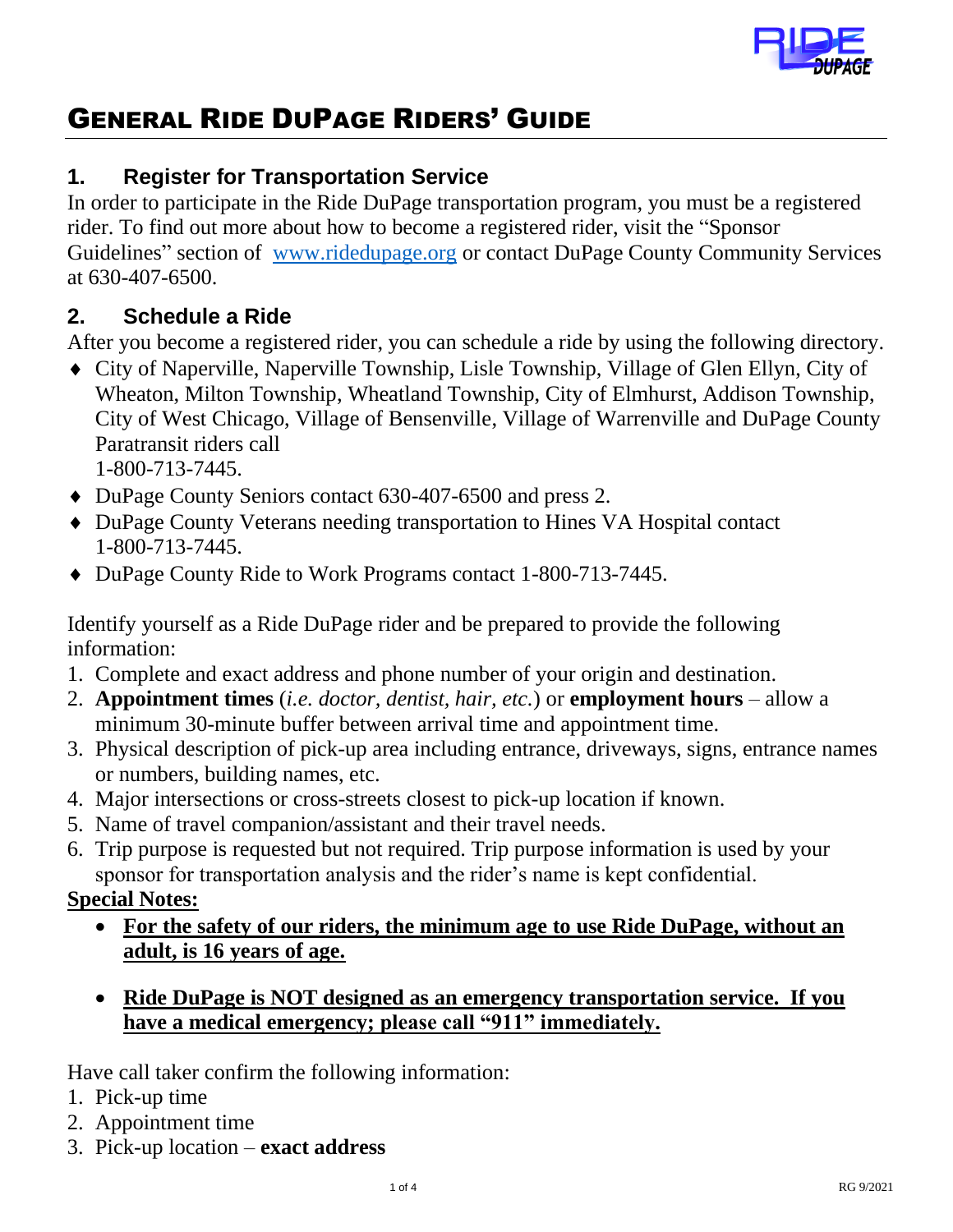

- 4. Drop off location **exact address**
- 5. Special instructions for the driver
- 6. Return trip information
- 7. Cost of trip (payment is cash only and exact change is required)

#### **3. Reservations**

Reservation hours are Monday – Friday 6:00 a.m. and 6:00 p.m., Saturday and Sunday 8:00 a.m. to 5:00 p.m. Trips can be reserved up to seven (7) days in advance. **Same day reservations are not guaranteed, and we encourage at least one-day notice**. When requesting destination time of arrival (i.e., appointments), allow call taker to recommend a pick-up time. Be advised that the busiest travel times are between 7:00 a.m. and 10:00 a.m. and 3:00 p.m. and 6:00 p.m. Book rides that fall between those times well in advance to ensure availability whenever possible.

### **4. Special Pick-up Instructions**

Please confirm a designated pick-up location or entrance. For example, Good Samaritan Hospital, Emergency Room Entrance, or specify a specific door. Some larger or more frequently traveled locations have designated drop-off and pick-up locations. Ask the Call Center if your destination is one of these locations. Please note there are limits on what riders may carry on to the vehicles-rule of thumb should be "whatever the rider can carry or maneuver independently and secure on the vehicle without taking up another seat in one trip."

### **5. Travel Assistant/Travel Companions**

Ride pick-up is *from curb to curb*. Drivers do not assist riders in and out of buildings but will make every effort to assist a rider into and out of the vehicle safely. When a rider's needs are beyond the responsibility of the driver, a travel assistant/companion is required. The travel assistant/companion must be identified with the sponsor and can only ride with a registered rider. One travel assistant/companion (i.e. spouse, family member, caregiver) may ride at no charge. Service animals are permitted on the vehicles.

### **6. Group Trips**

Group trips are when 3 or more riders are departing from and returning to the same location. These trips receive a discount. We strongly encourage scheduling group trips whenever possible. Please contact your sponsor for more information.

#### **7. Ride Fares**

Your trip cost will be confirmed by the call taker upon scheduling your ride. Be sure to have the exact fare in cash. The fare policy is determined by the sponsor. The rider should check with their sponsor regarding fare information.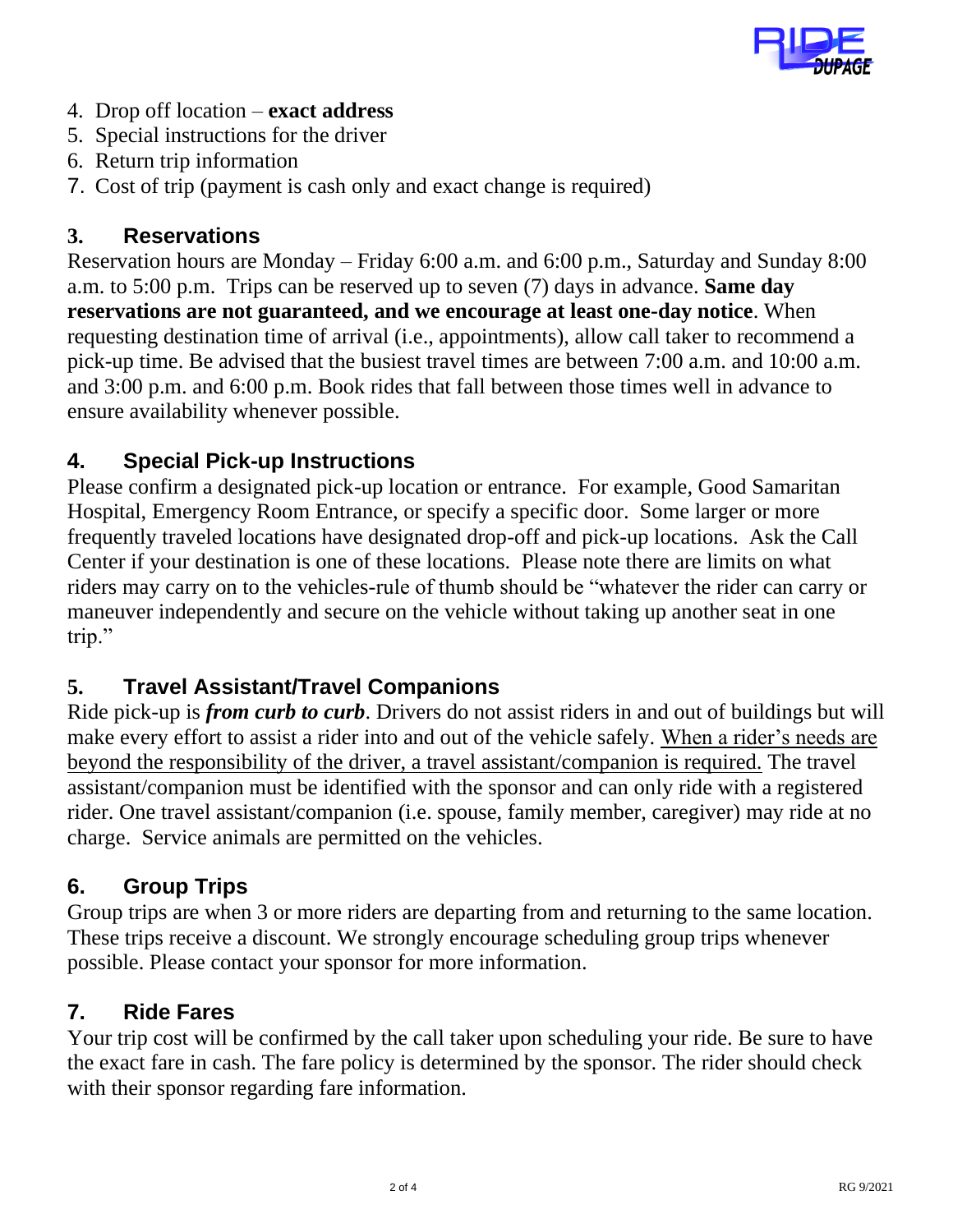

#### **8. Transportation Hours**

Transportation services are available 24 hours a day, seven (7) days a week.

### **9. Pick-up**

The driver has a 30-minute window for pick-up. For example, if your scheduled time is 8:30 a.m., the driver has until 9:00 a.m. to pick you up. At 9:01 a.m., the driver is considered "late". At that point, you can check the trip status by contacting 1-800-713-7445 and pressing 2.

The driver is required to wait 5 minutes past the scheduled pick-up time. When the driver is late, he is still required to wait 5 minutes for you to appear. If you do not appear within 5 minutes, the trip is considered a "no show" and you will be required to pay a \$10.00 fine.

Ride pick-up is *from curb to curb*. Drivers do not assist riders in and out of buildings as they can never lose site of the vehicle but will make every effort to assist a rider into and out of the vehicle safely.

Frequently, more than one rider is scheduled for a pick-up at a location. Before boarding the vehicle, confirm with the driver that the trip is assigned to you.

### **10. Check Ride Status**

If your ride is more than 30 minutes late, the rider should check the status of their ride by contacting the Ride DuPage call center at 1-800-713-7445 and pressing 2. The call is routed to a dispatcher who can provide an estimated arrival time.

### **11. Late Pick-ups**

If you experience excessive tardiness from your transportation provider, please contact Pace Quality Assurance representatives at 1-800-606-1282 or your sponsor.

Pace also has an *Emergency Assistance* telephone number that a rider can use if they have traveled to a location using Pace and are stranded (pick-up is over an hour late). Call 1- 800-606-1282 and select Option #3. This telephone line will be answered by a live person 24-hours a day.

### **12. Cancel a Ride**

If you need to cancel a ride, you are encouraged to do so as soon as possible but no less than **2 hours prior to pick-up time**. A ride cancelled with less than 2 hours of notification is considered a "late cancel" and the rider may be required to pay a \$10.00 fine. If a rider does not show for their schedule ride it is, consider a "no show" and may be required to pay a \$10.00 fine. When cancelling a trip, remember to cancel the return trip as well. To cancel a ride, contact 1-800-713-7445.